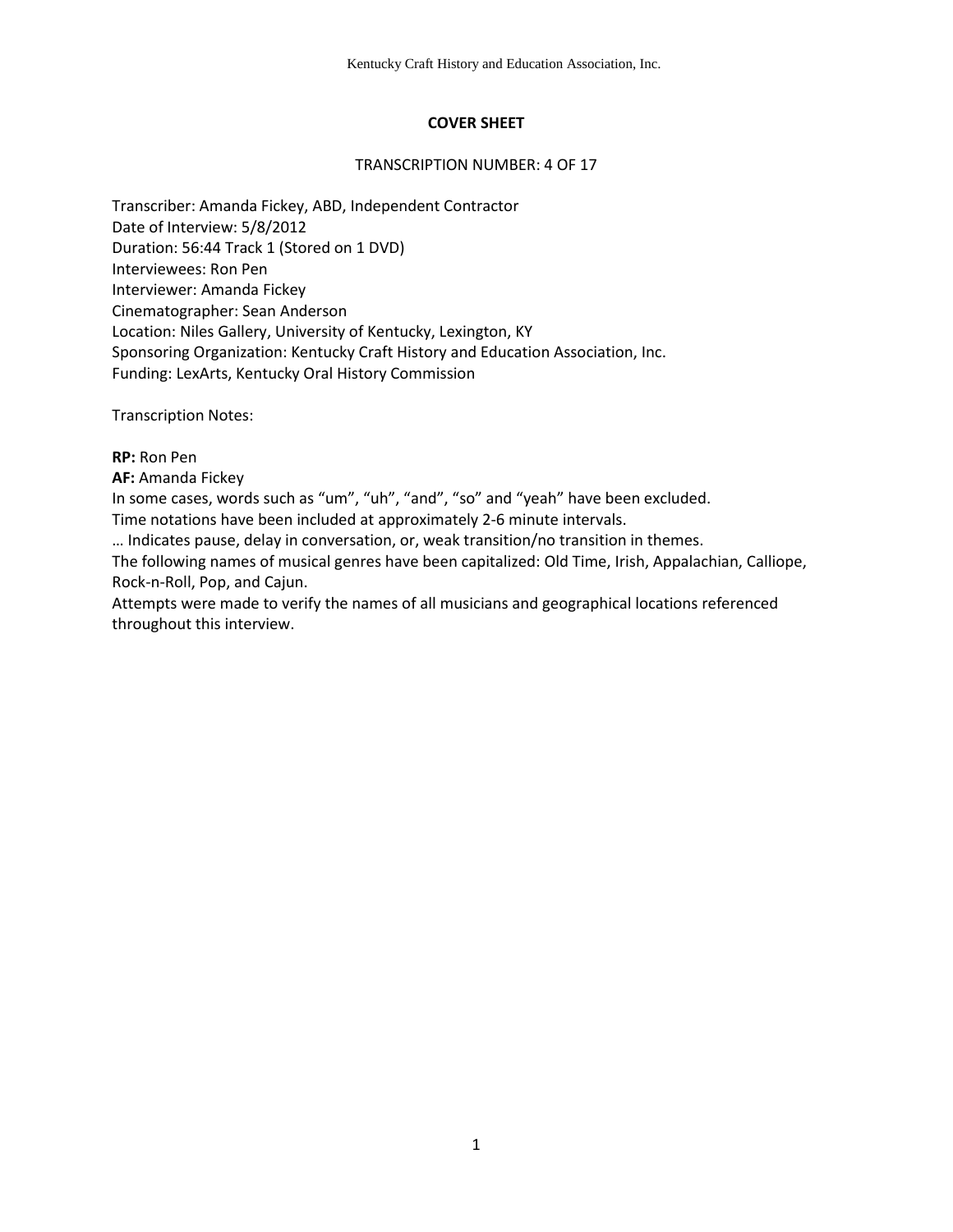#### **0:00**

**AF:** I thought we would start with some basic biographical information. Why don't you share with me a little bit about where you grew up and what it was like growing up there?

**RP:** I grew up in the middle of Chicago, pretty much downtown by the lake. It's a far cry from Kentucky. It's a far cry from Appalachia, except that it was very present to me in a real way. The "hillybillies" were the people across the street and they lived in a three or four story walk-up and they were the ones who always had the windows open and were listening to country music really loud whereas we listened to good music, i.e. that was Beethoven and opera, things like that. They were the ones that played in the street and I always wanted to play with them but of course I couldn't do that, I had to walk two or three blocks with my mother to the playground, you know the official playground that was lovely. They were the ones that went to public school and I went to small private school, a Latin school. They were the ones that life was lived outside. Even in the middle of the city they would be working on their cars on a Sunday, or someone would forget their books and go off to school and I remember the famous line, "Hey Clem, You forgot them there books!" and they'd shout out the open window and they'd crash on the street and the kid would pick them up and they'd be off to school.

So my understanding of what Kentucky and hillybillies were was formed by living across the street from it and I had not a clue that my parents were from Kentucky or that my mother's side of the family was from Kentucky. It really wasn't until years and years later I went to school in Virginia, in the mountains in Virginia, and I came back one day and I heard my mother listening to Waylon Jennings, she'd never listened to country music the entire time I was growing up, and I said, "Mother, what are you doing, this is like country music? And she says, "Oh I know, but I love Waylon Jennings so, his music just moves my heart, and you know all of your family were from Kentucky!"

And so, I guess I finally found my way back home in an interesting way. I went to school in Chicago and graduated from there and went to school at Washington and Lee, in Virginia, where I really first encountered Old Time music and fiddles and banjos. At the time, I had started music myself at the age four. My mother promised me I could avoid taking naps if I studied piano. Seemed like a great way of getting around taking naps which I hated. So, I did that. I took piano all the way through high school and at some point I hated it of course, every kid does, but my mother made me stay home and practice, before I would do anything else, for an hour a day.

Probably about seventh grade or so I started another instrument and one that I really loved and that was the electric guitar. I wanted to play Rock-n-Roll more than anything. I took, my grandmother was a pretty well-known Chautauqua performer and I inherited her guitars and ukuleles and I took this beautiful Martin guitar, 1880s vintage Martin guitar and put holes in and screwed in a bad pick-up from Radio Shack so I could play Rock-n-Roll. It was a bad guitar for Rock-n-Roll, you know, there was a lot of feedback and it just didn't have enough sound, but it's how I got started before I got a nice Gibson. So, I played in Rock bands in high school, and continued that when I got to college. This is late 60s and early 70s so I'm playing in a band called Cartoone House, with an "e" on the end of "Cartoone." We played acid tests, some things like that. We played at Washington Monument during the big strike.

It was an interesting time and I had switched over mostly to electrical organ at that point as well. But in Virginia I also encountered that Old Time music. A geography, geology, excuse me, professor was really involved in it and so I started going to Galax and had an exposure to Old Time music and that's really when I picked up the violin. I started with that at first and had my, it was so much easier to carry around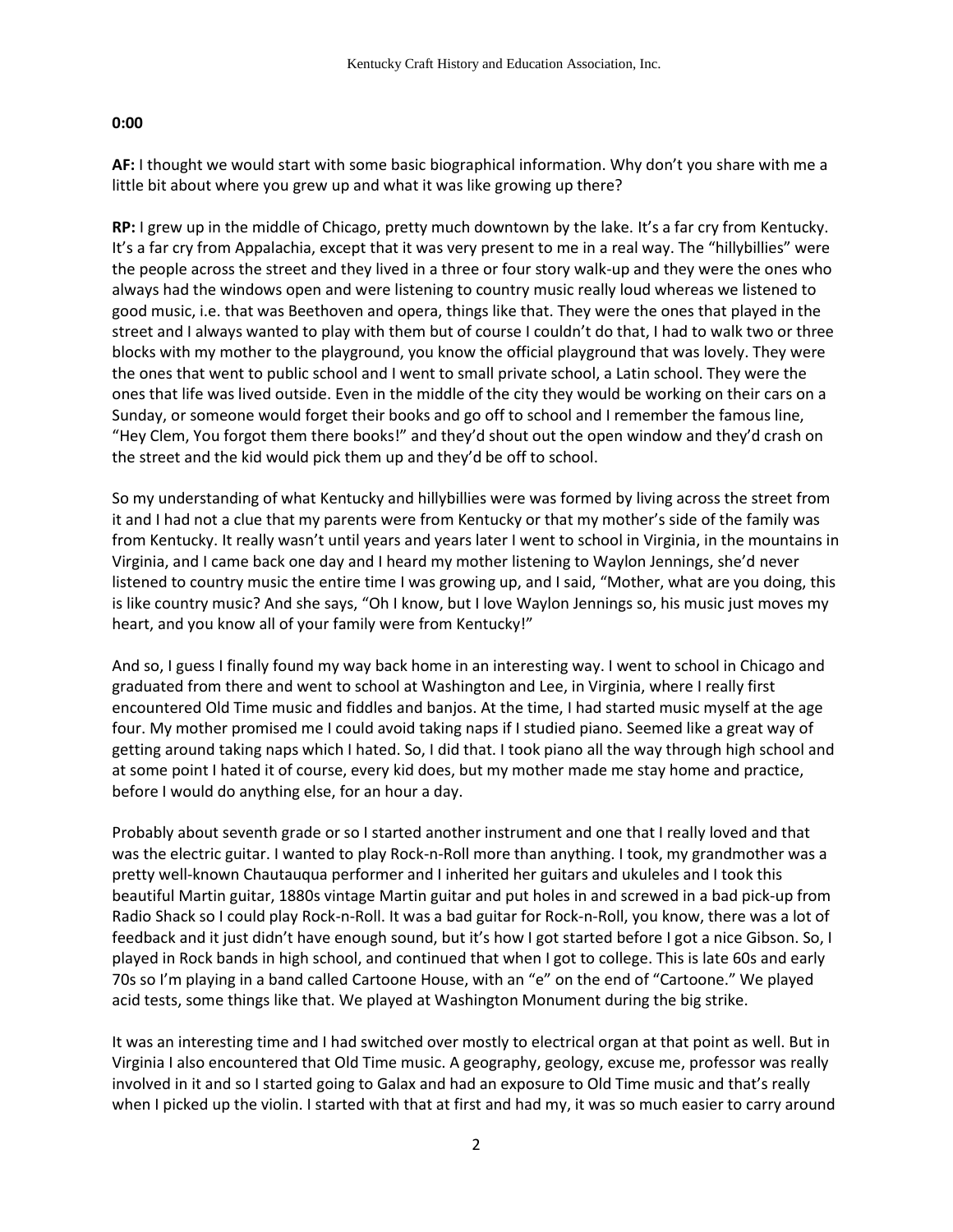with me than the piano. I didn't have to worry about tuning pianos wherever I was, I could take the violin around, and it was really I think the bicentennial year. I'd moved back to Chicago, I was teaching in Chicago at a private school and was head of a fine arts department. I was spending more time trying to play Irish music on fiddle, and Appalachian music, a mandolin that I'd also picked up at the time. The bicentennial year was really a watershed one for me. I worked on the Delta Queen Steamboat playing Calliope and I read every word of Mark Twain and I developed a sense of American music. I'd never been taught that in graduate school or undergraduate, we didn't talk about American music. There was always European music that was supposedly our music and I realized that commercials on television, Rock-n-Roll, Aaron Copeland, it was all part of this patchwork of music that was tied to a sense of place and I was in fact an American and working on the Delta Queen Steamboat had an impact, the bicentennial of America had a serious impact, and then I bicycled on an old three-speed bike from New Orleans to Virginia which was you know, kind of an epic adventure, put me in touch with place. I slept in a hammock at night and I experienced everything, the perfume of honeysuckle and as you go down in a dip the bicycle was just magical to me.

### **6:50** *(RP continues)*

So when I came to Chicago I started teaching American music and at that point I really got a sense of how important that was. Eventually I got married, went to Europe for a year and played organ in a church and delivered cattle, and you know, experienced Irish life in a town where members of U2 live currently, so it was an interesting place and an interesting time. It was almost impossible to find Irish traditional musicians at that time, it almost had disappeared from the landscape and so I was desperately trying in Scotland and Ireland to find traditional musicians to play with and they just wanted to hear some of that na-nana-na-nana American stuff. So it was a good experience, I played more Irish stuff and some traditional music, and played in a church regularly, an Anglican church.

I came back and right away when the plane landed in New York there was a job waiting for me in New Orleans so I took that. Developed a fondness for New Orleans over a period of years on a steamboat and whatnot and that was another chairman of a fine arts department. So I got involved with Cajun music because that was the music closest at hand. I really developed a sense of the music that has the most power to affect us being that which is closest to the soil right there at hand. Music is portable, but it's not powerful when it's at a remove, and Pop music works anywhere in the world but the music that has the most strength is right there from that sense of place. So, Cajun music, I was playing Cajun music and researching that a little bit and doing another degree at Tulane University and then I made the move to Kentucky to do a doctorate. At that point Cajun music was not as important because here's this music in Kentucky, its Old Time music and there's such a tradition of balladry and fiddle tunes and shape note hymnody and things that I had been dabbling with for so long. I guess it's where I really got serious about playing it and then I didn't want to study it, I didn't want to make it an academic thing I wanted to keep it as something that kept me sane amidst the academy and its demands, but it kept happening to me, I mean people would keep asking me to do presentations and that and that and the next thing I know I'm working with it.

In some ways the dissertation and the book that I did 25 years later on John Jacob Niles were closely tied to that understanding of myself, personally, but it was also an understanding of myself as seeing through this character John Jacob Niles who was involved in traditional music, but also involved in with art music in much the same way I was. I wanted to do composition; my earlier degrees were all in composition rather than musicology, so looking at Niles gave me a way of looking at myself.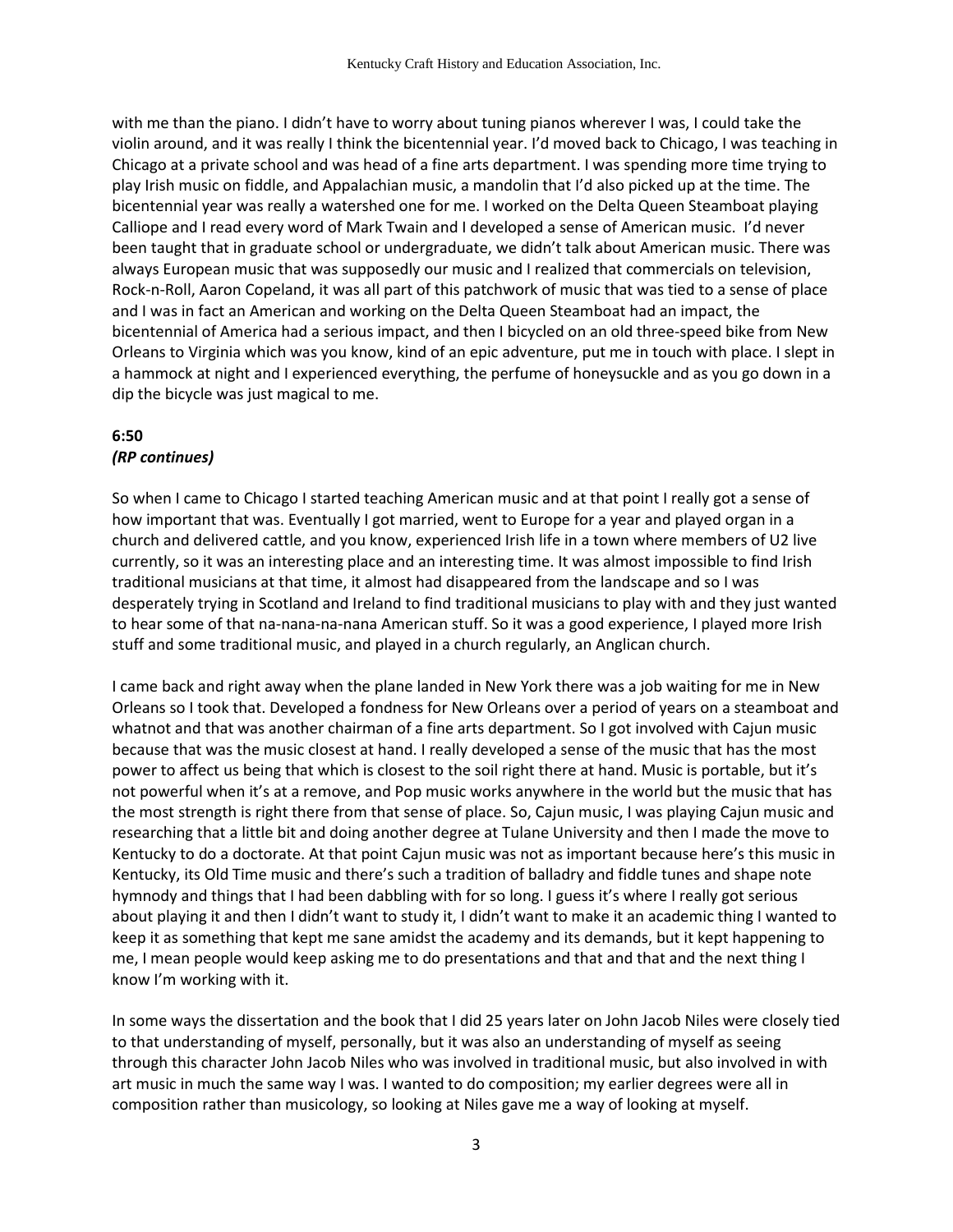#### **10:20**  *(RP continues)*

One of the things that Niles did, and I guess it will tie in to our interview in part, is he created his own instruments and I had to understand what those instruments meant and why he chose to do that in his life. While I was here I started having experiences with musical instrument makers, with pianos it was never an issue. Our piano tuner, the first one at home in Chicago, was Mr. Antune. What a great name! But there was very little sense of craft and how important that piano was to me, it was just the device that I played on. The electric guitar was something that I bought in a store that someone made somewhere else. When I came to Kentucky finally, actually it was New Orleans where I had my first dulcimer that was made for me personally and that changed things. Suddenly I had something invested in that instrument, in the voice of it, in the construction of it and the look of it. I said, "My daughter's name is Robin. Can we make the sound holes look like Robins instead of circles or the scroll F," and he said, "Why sure." So that instrument is very special to me because it is my daughter's voice woven into the pattern of the instrument itself.

And then when I was here it became tied to the Niles instruments, and it also became tied to Homer Ledford whom I met very early here. He was a neighbor of mine here in Clark County. I had a fiddle that I'd been using for a number of years, the action on it was not very good, it was born in the very same year that I was, 1951, so I was tied to it, but it didn't feel very comfortable under my hand and people were going, oh that's going to cost a lot of money, you'll have to get the neck completely reset, and I didn't have a lot of money then, I was just a graduate student. You know what that's like, Amanda. So I took it to Homer with some trepidation, and went to this wonderful shop down below in the garage, back shed of his house. Homer looked at it and said "well, let's see what we can do about it and I'll give you a call", and he put the little tag on it and I marveled at this workshop, you know this bright green painted workshop where it was just jammed back with tools! You would he would pull a drill down from the ceiling or a sander or things out of the wall, it was just like an alchemist workshop in a way, just bubbling over with interesting projects and sawdust all over on the floor and that smell of varnish and wood that's so pungent. And I realized that boy this is a special place I've just been. This is the interface between music and instruments and we don't have a voice without these instruments in our hands. In a way it's what allows us this extension of who we are as musicians. We can sing, we can clap, we can make noises with our body, but this allows us to project ourselves in such interesting ways.

### **13:32** *(RP continues)*

So, it was a magical moment for me. Homer probably had the fiddle a week, two weeks and gave me a call and said come back in and see how you like it. So I did and I tried it and it was as though it was a completely different instrument. It sang beautifully and it was easy to finger the notes, and I went, "Oh my god Homer, it's wonderful, what did you do?" He said "Oh, a little of this, a little of that, I put a new bridge in, moved the sound posted". He said, "Do you like it?" and I said, "Yeah. Ok, now give me the bad news, how much is this going to cost?" He said, "Well, I think it's probably about \$2.47" "Come on Homer, you've got to be serious," and he charged me exactly what he did in parts basically. I don't remember if the \$2.47 is accurate, but it was something ridiculously low like that, very little labor and hardly any parts, I mean he made a new instrument out of it. So I kept going to Homer and I discerned over the years that he was a master luthier as well as a fine musician. He created ways of repairing an instrument without taking the back off of it, which in some ways is very destructive to an instrument to take it apart unless you really know what you are doing. It alters it forever. He could take a thin little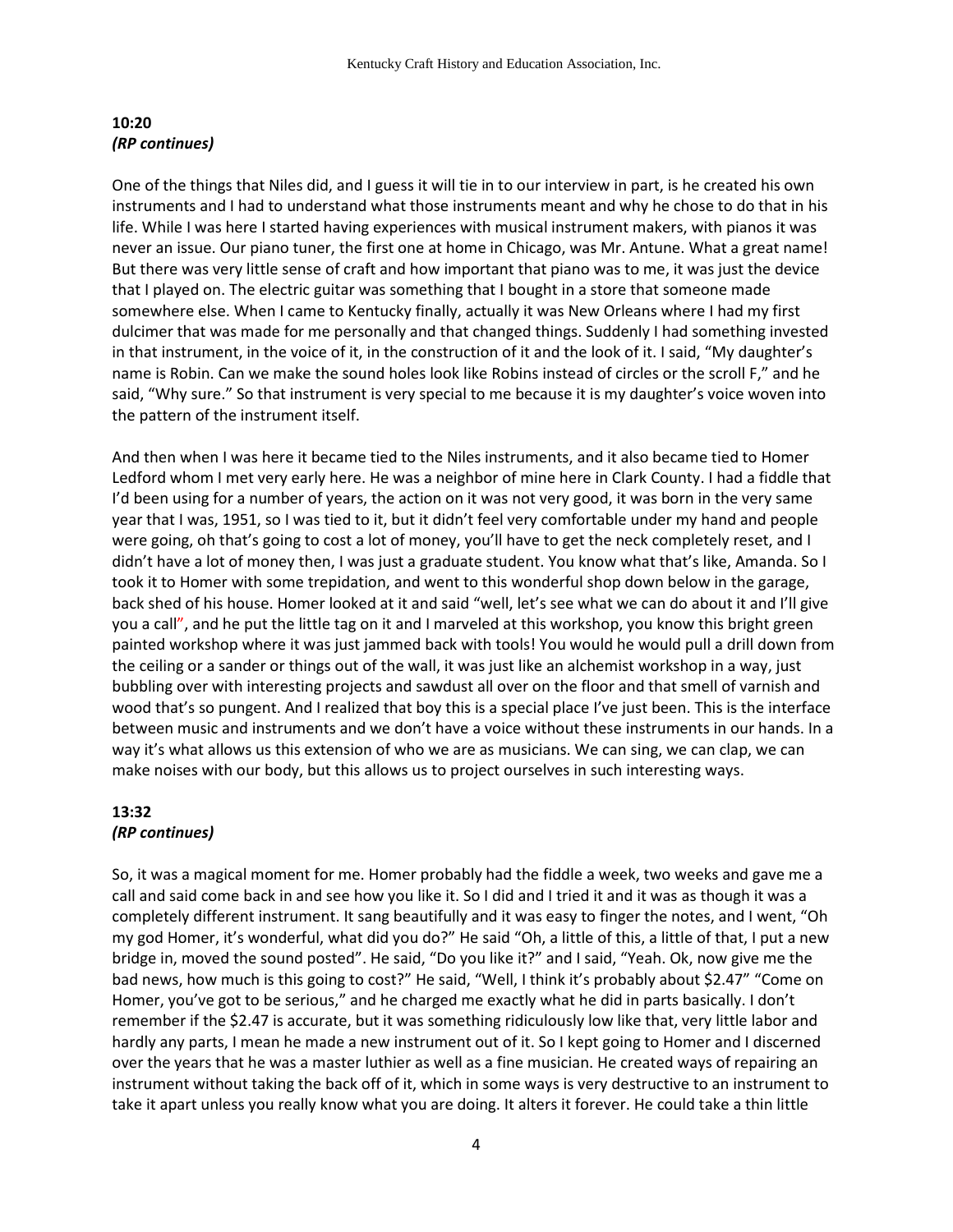wire and put it through to where you would never even notice it with a patch that he would bring up from below and fix a crack in an instrument, it was just beautifully designed and thoughtful. He had a master touch with that. I did spend a number of years visiting Homer in various ways and then worked on the new edition of the University Press of Kentucky book on him where we added an interview and kind of gave him the last word in the book which I thought was an important addition to Gerald Alvey's original work.

#### **15:38**

**AF:** Now you have…

**RP:** You asked me one question and it went on for the last…

**AF:** I know…

**RP:** For three hours… Sorry.

**AF:** No, no, we'll just keep going. In terms of Homer, do we have an example?

**RP:** We've got one of Homer Ledford's instruments here.

**AF:** So let's look at that. Can you tell me a little bit about this instrument? Maybe when Homer would have made it?

### *(RP picks-up a dulcimer made by Homer Ledford from a display table off screen. Begins to discuss Ledford's work.)*

**RP:** This is really a very, let's call it a very basic plain example of Homer's craft. The earliest known dulcimer maker we have in our region, the Cumberland highlands region, was a man named J. E. Thomas, James E. Thomas, usually known as Ed Thomas, and the shape that he developed, this hour glass shape, the hearts as the sound holes, is really what most people think of the traditional lap dulcimer, Kentucky dulcimer. That pattern really came from him. He painted his black, he used bad, inexpensive wood in making them, and maybe he painted them black to cover it up. Jean Ritchie said he just had a lot of black paint left over from painting a barn. For whatever reason, they mostly wore black paint on them, but this model, the same model, they were three strings rather than the four that you find mostly in dulcimers, but that fourth string is really one of the additions that came to the dulcimer world through our friend Homer Ledford. So the next step beyond Ed Thomas, who worked in Knott County, it passes to the Hindman School, the Hindman Settlement School in Knott County, where Jethro Amburgey, and later other Amburgery's in the family who started created a dulcimer that was built on that same Ed Thomas model and they started shipping those all over the world. They found their way into New York City and other places by shipping them. We have one in our collection that was bought by a woman at Columbia, a professor at Columbia who taught balladry, I showed you that earlier, the C.O.D., the price on that was about \$26.80 I believe, so it gives you an idea of how much those instruments cost at the time.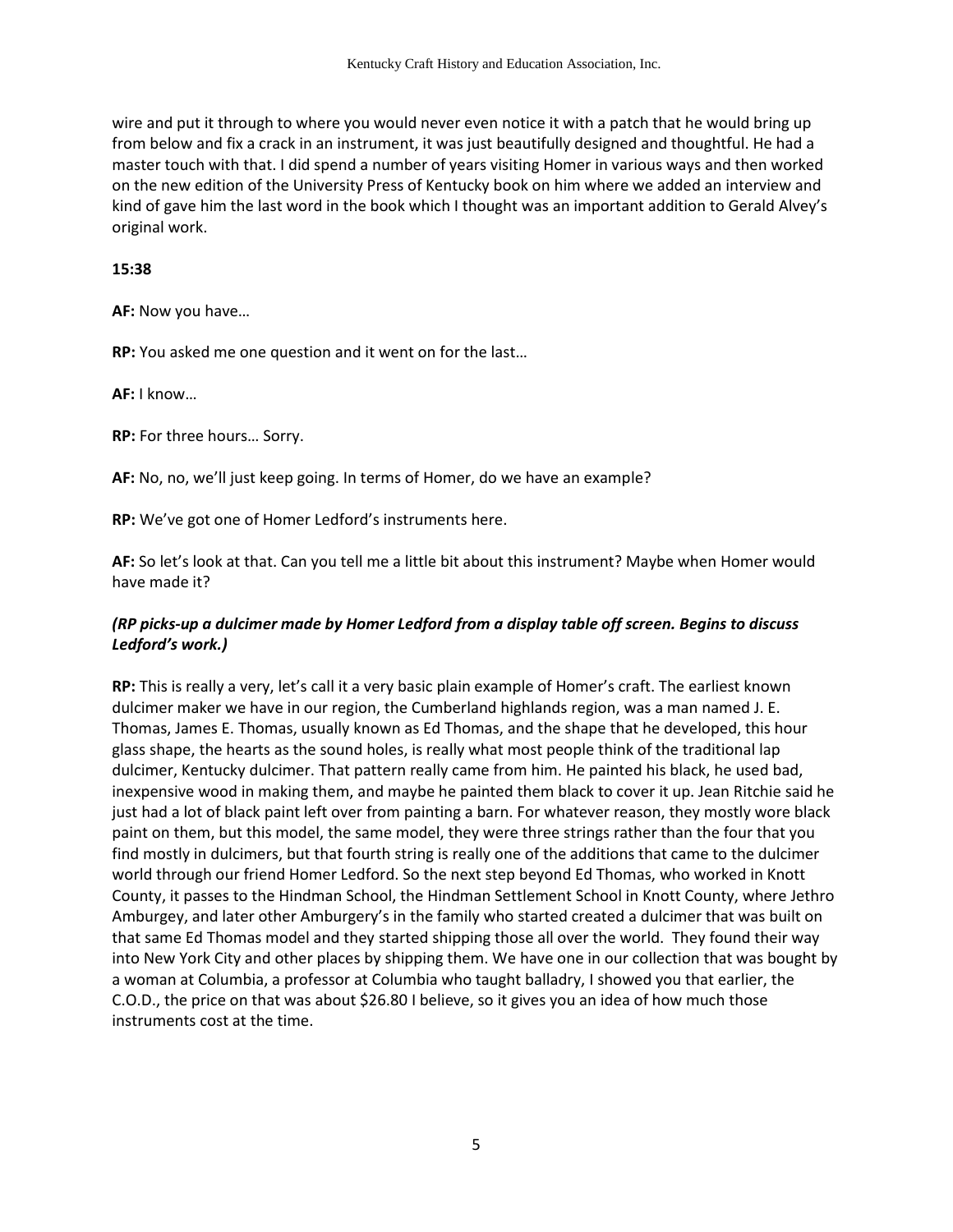# **18:10** *(RP continues)*

Because of Jean Ritchie's visibility at the time, and other dulcimer players like John Jacob Niles who we will also talk about later, the dulcimer spread pretty widely and were sold and became a, almost an industry, and Homer Ledford was later able to tap into that and market an industry. He grew up in Ivyton, Tennessee, went to the John C. Campbell Folk School where he really had his first experience with the dulcimer.

# **18:38 Interruption – cell phone rings**

### **18:44** *(RP continues)*

Back to, before I was so rudely interrupted by my own cell phone… Homer Ledford at Ivyton, and then at the John C. Campbell Folk School, they had a few instruments that they wanted repaired and so he tried his hand at that and did pretty well and then decided that well, I can build one of these I bet and he did, and he later moves back to Kentucky, moves back to Kentucky later, he is teaching industrial arts at Berea and he eventually starts his own business where he is creating dulcimers as well as many other instruments. The pattern though they used in this is really basically Ed Thomas' through Amburgey, but he made some innovations and the tuning of these, and the playability of them is vastly better by subtly transforming the tradition. There's nothing major, larger about this, or different about this, but its, the dimensions, the fret placement, the way the end pens work and the strings are put through is vastly superior. The tuning pegs work beautifully, the friction pegs, he would put them in for people with mechanical action, eventually, later, but his tuning pegs, his friction pegs work wonderfully, and for a dulcimer player that's very important because you change tunings many times. The fret placement, you can see here is a large one, a large one, a small one, a large one, a large one, another small one, is the placement of notes in a diatonic C Major scale. So if you want to play in different keys, you can't really do it. It's not a chromatic instrument like the guitar, so we have to tune in different ways. Tuning is very important to a dulcimer player. So the friction pegs, or the mechanical pegs, are a critical item for them in more than other instruments.

### **20:51** *(RP continues)*

It's very subtle, but this is a Homer signature piece. The fret markings here, these are just carved in a little bit, but they are dogwood blossoms and it's a sense of place that Homer has. The dogwood is one of our trees that are widely found, he uses inlay in more expensive instruments and paint as well and creates this beautiful black and white dogwood among other symbols. So, that's an important aspect of it, and this is a very traditional Homer Ledford dulcimer. He uses good wood, much of it a lot of Yellow Poplar, the ones that he made from barn floors that he'd scavenged. A good solid instrument and I'm delighted to have it at the Niles Center for American Music.

**AF:** So we have a couple of different instruments here. Maybe to talk about those instruments, we could talk about the significance of luthiers in general in Appalachia and Appalachian history. And then talk a bit about John Jacob Niles and his work.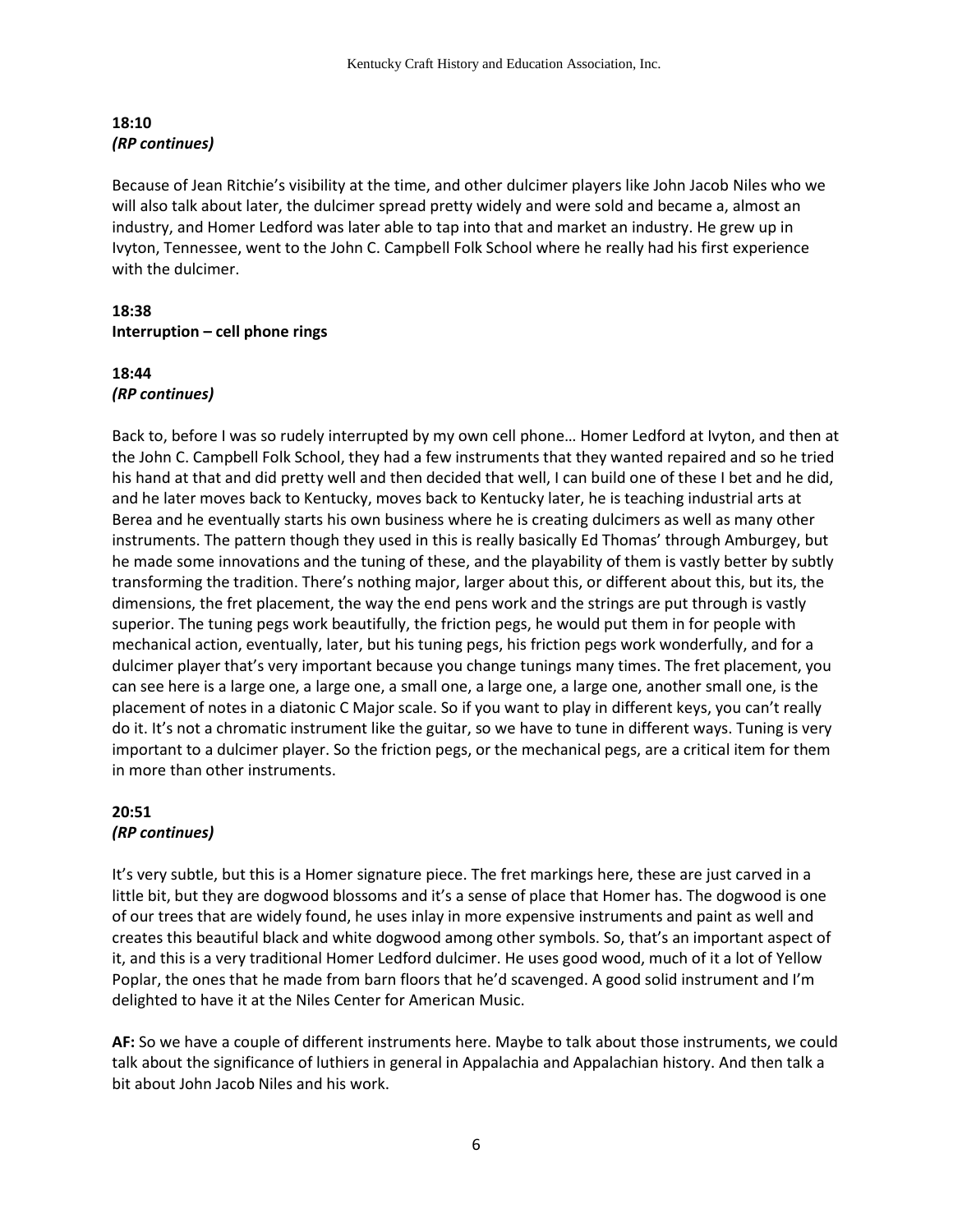**RP:** Ok. Well, John Jacob Niles… I'm going to perhaps take this dulcimer… I think John Jacob Niles is an interesting figure because he is someone that begins his life very much as a traditional musician, but also was trained in art music by his mother, trained to collect folk song at a very early age, was transcribing it and writing at age 16 his first song that becomes famous, *Go Away From My Window*.

Here it is, he takes a fragment of folk song, go away from my window, heard from a black laborer, ditch digger, and he takes that and he builds on it and creates a whole new song that was taken to be folk song. In the same way he takes an instrument, the dulcimer, that he encountered at a very early age, but really in the 1930s when he is traveling with Doris Ulmann, he encounters it at the Ritchie family, in Viper, and there are pictures that document that meeting that were taken by Doris Ulmann. There he is with Balice Ritchie, who is playing the dulcimer. John Jacob Niles had been playing the piano mostly at that point and accompanying Marion Kirby as a duo across the world, playing piano and singing with it, but he thought it wasn't working for him, it felt a little bit like being a Vaudeville performer and he wasn't that. All of a sudden the notion of, I could use a dulcimer to accompany this music, of course, it's something he encountered as a Kentuckian and it was portable, he didn't have to worry about the pianos being tuned, at halls he was always playing on terrible pianos at various places, you have no choice, but with the dulcimer you tune them and bring them with you and they're absolutely portable.

# **23:58** *(RP continues)*

He made some of his own instruments, but he also had ones made that he picked up along the way and one that he commissioned is the one that I have in my hand. There were several generations of Hicks family in Beech Mountain, North Carolina, a rather remote part of North Carolina in the mountains near Banner Elk. The Hicks family was terrific ballad singers and story tellers, but they made dulcimers and Niles recognized that. I think this is 1933 or 1934. He asked for this one to be built and sent to him. And what he asked for was a bigger instrument, a bigger sound body so he could get more sound, and he asked for additional strings. Niles had a vision of dulcimers as being timpani from the orchestra, the back of the orchestra that really influenced his sound.

So this one **[demonstrates on dulcimer]** has six instead of three. It gives it more strings, more drone, prettier sound, a bigger sound body. It looks in some ways like a traditional dulcimer where you have your heart-shaped sound holes and whatnot. In some ways this dulcimer represents the compromise that luthiers make between tradition and transformation of tradition to new forms to suit performers demands. The Hicks instruments were fine for home use on Beech Mountain, but when you've got a performer like John Jacob Niles who is traveling the world who wants more sound to accompany his really unique falsetto-sounding voice, this was the instrument. So there was a transformation there.

I guess Niles took it a step further with his own instruments **[RP moves off camera to pick-up another instrument].** Niles came from a family of woodworkers, woodcrafters. His grandfather Adams, John Frederick Adams was a piano and organ builder, he made pianos, and he was renowned for the cases that he built were especially beautiful. We have no examples that we can find of those pianos. I keep hearing rumors about them, but they were mostly along Cincinnati and down along the river and floods at various times have carried most of those pianos away. But there was that tradition and other members of Niles' family, his brothers became woodworkers. So it wasn't unusual for him to do that kind of work.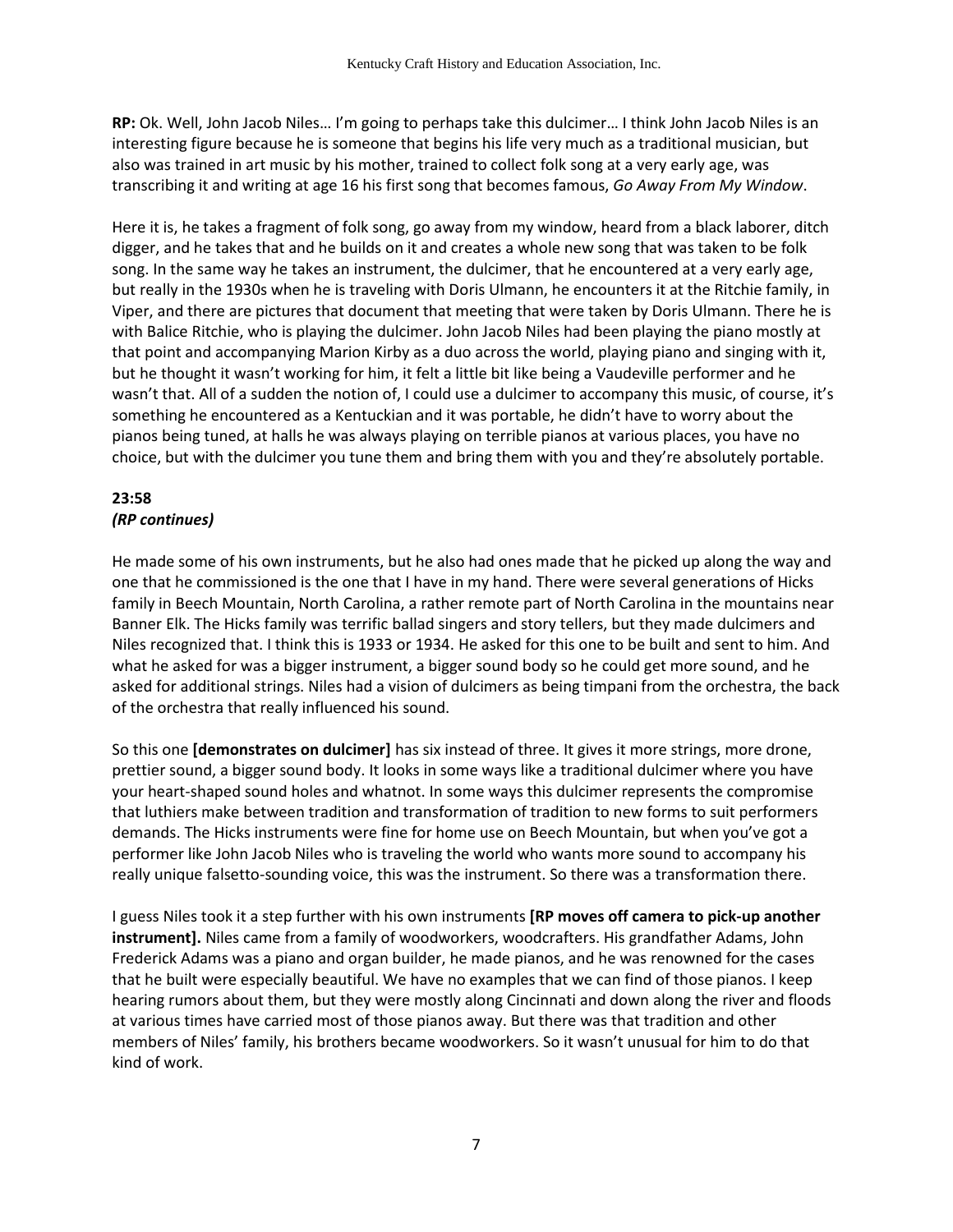### **26:48** *(RP continues)*

He became pretty skilled at it, and he created, at first, dulcimers that looked like dulcimers, and then he created these hybrid instruments. Well, this one's got eight strings, and it looks for all the world like a small cello that he built out of parts of it. He created the finger board here, sound holes. This is an interesting and beautiful instrument. I had the opportunity a year ago to perform with it. It was the first time I've done that; I've really tried to steer clear of doing any of Niles' own work myself. As a biographer I just wanted to keep some distance from that, but Michael Jonathan of WoodSongs said, I'm going to do this show, it's all going to be about Niles and about your book, and I'm going to have the Real World String Band play, I'm going to have these others people play, but I want you to play one of his instruments and sing. I went, Michael, I can't do that. He said, No, No, I'm serious; I want you to do this. You don't say no to Michael. I thought well I'll try one of them.

I took it out of the case where it had been for a number of years, and I had this moment of confrontation with an instrument that was part of the master's hand. I mean, this instrument was as close to John Jacob Niles as I could possibly be. John Jacob Niles died I think a year or two before I came to Lexington and taking the strings off of the instrument for the first time was revealing. I thought, this instrument was strung by John Jacob Niles forty-five years ago or whatever and that's the last set of strings on here. It's like taking Beethoven's piano and unstringing it and putting new strings on it. But I did, I took them off and I realized, oh my gosh, here's the pragmas, he had tied off every single string individually and knotted them. Musicians don't do that, they just put it through the hole, the string through the hole, and the friction ties it as you are turning it. He tied them all off, *it's next stage* **[unsure of transcription here]**, and it makes sure the string doesn't slip. I realized something about Niles just by the way he dealt with his instruments. I didn't know what kind of strings to use. This is a hybrid instrument, there aren't dulcimer strings that fit this thing, and so I found an old set of strings that Niles had in our collection that were orchestral guitar strings. What's an orchestral guitar? Who knows? You can't find strings for that. Whatever kind of instrument that was that was around in the 1920s and 1930s… So I tried guitar strings and I tried several grades of Martin guitar strings and I thought that would work and they did but then I thought, I have to figure out how to tune it! You know, it's been forty-five years since it was tuned, how do you tune it? Hmm, here's a picture of him playing "Hangman," and he's holding this instrument, and it's not just an instrument for him, it's a prop. It's a lover he's caressing and of course, the shape of the instrument plays into it.

"Hangman," it's about this woman being hanged, so there he is, holding it up as a noose swinging in the gallows, and I realized, you know, it was not just an instrument it was a prop, it was part of his stage act and his persona. So I got the strings, I saw that he playing it in the song, "Hangman," and I have a recording of "Hangman," and I played it and I found out what key it was in. It was in B! Nobody tunes instruments to B, it's just a ridiculous key to tune them to, but that's what he did and that's how he sang it. So I thought well, these frets don't go all the way across, I'll be it's got to be some sort of open B tuning, and I just tuned a B minor cord, B, D, and F# in various ways with the strings.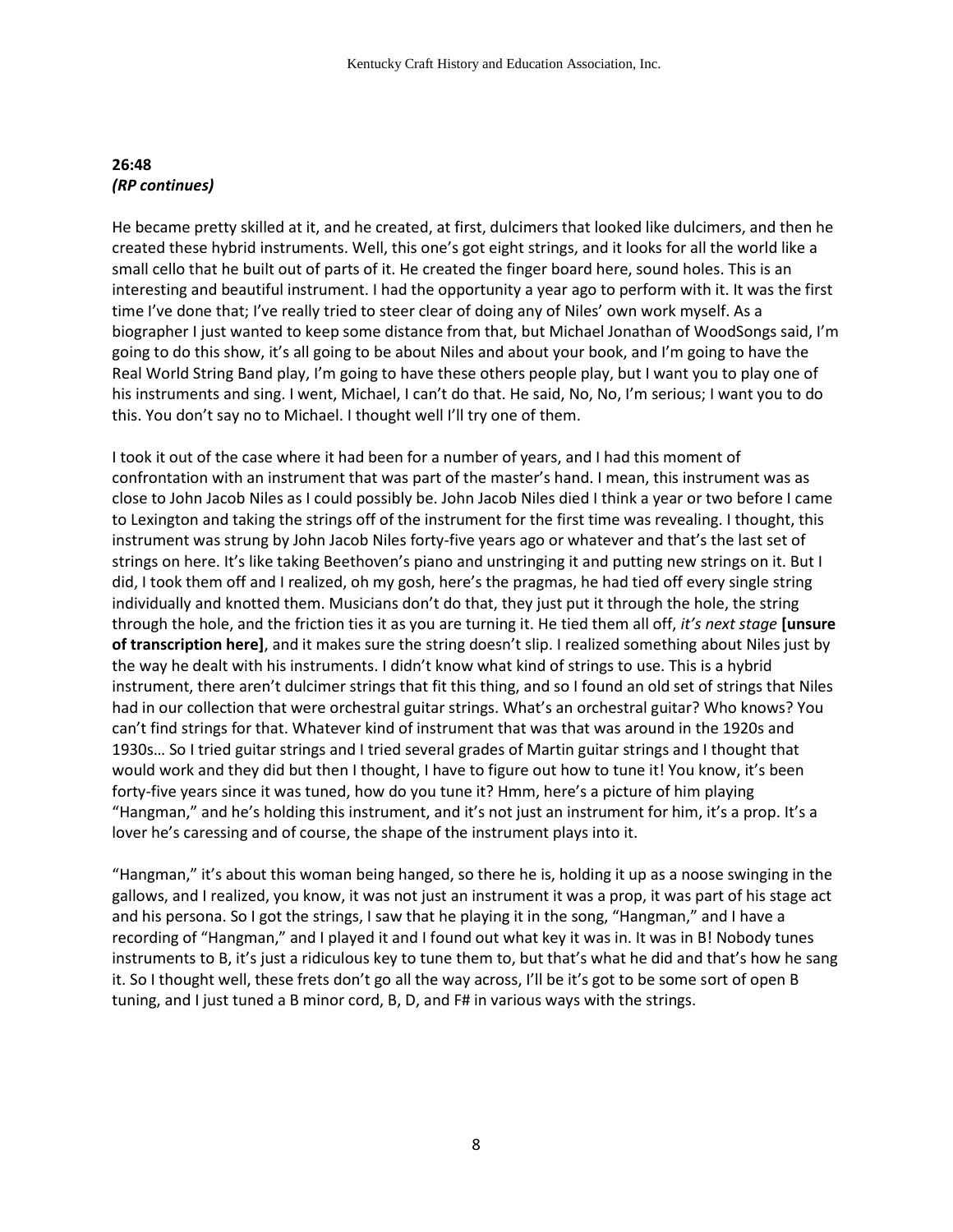### **31:07**  *(RP continues)*

I tuned it up and the instrument didn't fall apart. I mean, you've got to be nervous about that! How was it made, and not knowing the history of the instrument or the instrument maker, the bracing of hybrid instruments aren't regularly created… It's important. This is a big instrument. How strong is it to hold a huge finger board this size? Is it going to snap? But it didn't. It made me very nervous having this at home at my kitchen table. But once it was tuned, I ran across the strings, there was this huge rumbling B. It was glorious. It was really beautiful. And I went, that's it! The next day I played and sang, "Hangman," on WoodSongs and I didn't even have to tune it again. It maintained its tuning. The frets were that good, the tuning pegs were that good, and I realized something very important about John Jacob Niles. He was a musician known for writing for opera singers, known for creating songs that were famous in the folk revival, he was a writer and balladeer and all of these things. He carved these doors; the backdrop of this interview now **[refers to doors in background of video].** I think probably the spring house door that he created with again Kentucky images on them. There are tobacco leaves, dogwood blossoms and things, and very frequently he does that with his instruments as well. He uses images from our sense of place. So it was an experience for me to realize that this extension of Niles' voice and personality, the instrument itself, was an expression of who he was and, a pretty good expression; a good instrument. Jean Ritchie always called them, "Nilesimers" **[combination of Niles and dulcimer]** instead of dulcimers though because they were very quirkily John Jacob Niles rather than traditional dulcimers.

# **32:26**

# **Videographer stops to change tape**

# **33:32**

**AF:** Thinking back through what John Jacob Niles was doing, what Homer Ledford was doing and some of the instruments that they were making or having commissioned and having small changes made to traditional designs to meet their demands and needs that they had as musicians. I think it's interesting to put that in a contemporary context and think about current instrument makers who have to make the decision to move towards computerized machines, to move towards CNC machines where they can input the specifics, how they want the instrument to be made, but there are portions that they are no longer doing by hand. I wondered if you would talk a bit about that, and do you think that will change the industry and if so, in what ways. And what are some of the decisions that luthiers have to think through before they decide to move to machines.

**RP:** I think those decisions and those issues have always been there for people, and the technology continues to change and luthiers and audience and performers continue to evolve with it, but the same issues have always been there. People accused Homer of, "Oh Homer, you aren't hand-making these instruments anymore, you are using a power saw." Homer would typically be working on maybe three to five dulcimers simultaneously and he could cut three or four backs at the same time. But he would always hold up his pocket knife and say, "Now this here is my workshop." And always, parts of it would have to carve by hand and I've never seen a pocket knife so sharp and there so many times where it was down to just a nub. So, you know, I had to believe Homer when he used that pocket knife on every single dulcimer, but he was also using power tools. That was the technology that at the time and it allowed Homer to create 6,000 and some dulcimers in a lifetime, which is a lot. Nathan Hicks, I'd be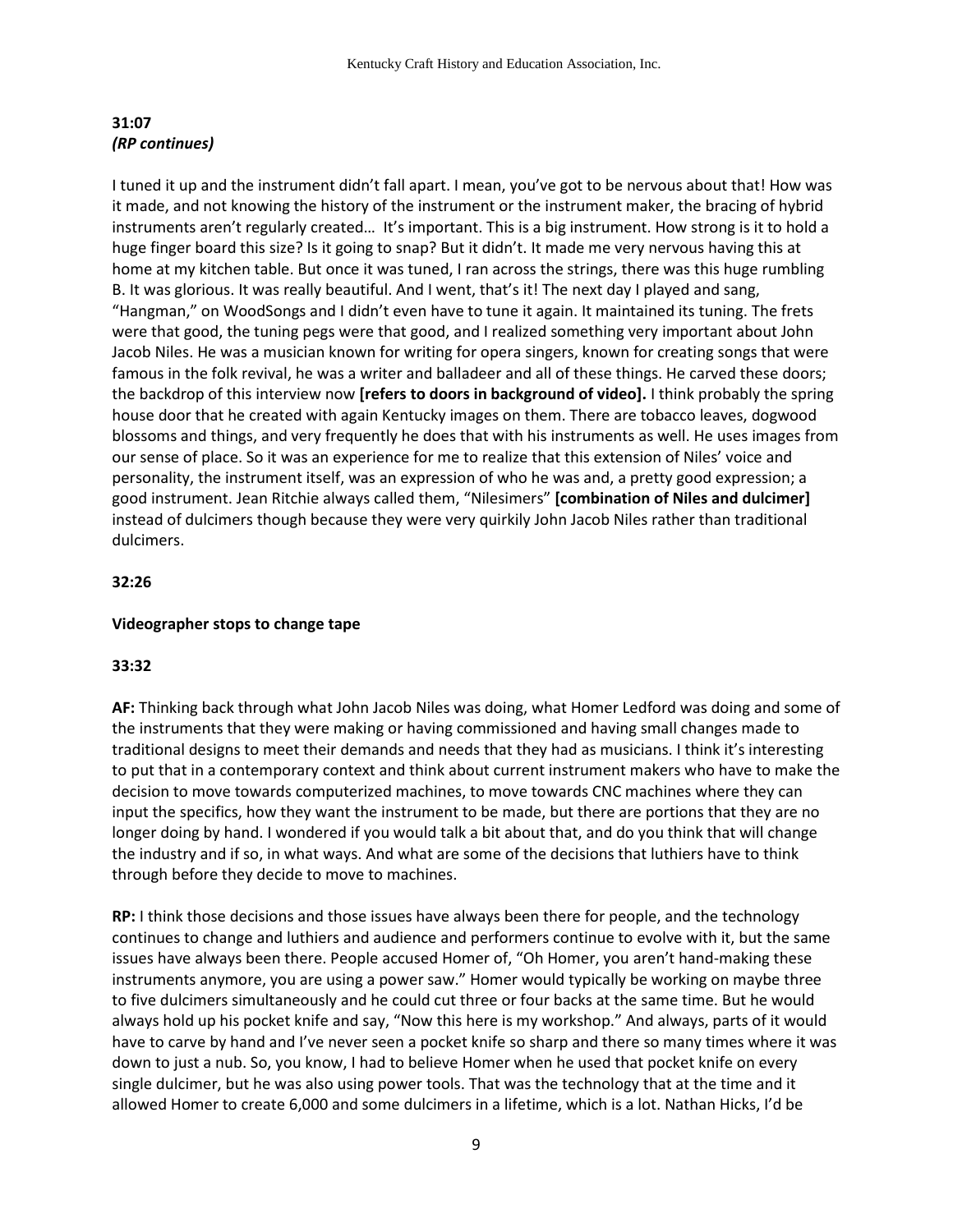surprised if he had done more than 200-300 dulcimers over a lifetime of good craftsmanship, well-built and everything.

The next step is, well, look at what we can do with the computer. Here are the beautiful fret markers that Homer Ledford's making with inlay. They were gorgeous, painted along with the inlay, the mother of pearl, and each one is separately done and designed, and it raises the cost of the instrument because there are more man hours, more person hours involved in making it. Now, what about Gibson guitar manufactures? To do the same kind of thing, if you want to recreate a historic instrument with beautiful fret markers of mother of pearl what do you do? Why we can feed it into the computer. It pre-cuts these, and they are available online and you can even have your own name put up on the fret board like custom designed instruments were forty years ago, and it's incredibly inexpensive. It's suddenly allowed craftsman access to a technology that saves huge amounts of hours of labor.

# **36:56** *(RP continues)*

Well, can you tell the difference? Probably not actually, in terms of… There may be some hand-painted aspects to Homer Ledford's prints that you couldn't get in a computer stenciled inlay, but they do very well and it allows you to mass produce things.

Look at the number of instruments, number of hours it takes for someone like Warren May whose created vastly far more instruments in a lifetime that's not finished yet the way Homer Ledford's is, he's created far more instruments. He's able to do that because of a system and the technology that allows him to do that. Basically, it's economics. You have to put a roof over your head and make a living at it. People are willing to spend a certain amount of money on an instrument and an entry level dulcimer people don't expect to pay that much so you can get cardboard dulcimers that actually sound pretty good. They're made with a wooden fret board and a heavy cardboard base, and those are, I don't know, typically about a hundred dollars maybe even less.

You can get build-your-own dulcimer kits that are fairly inexpensive and do alright, or you can spend four or five hundred dollars and get the standardized dulcimer now, or you can have personalized ones with all the fancy markings and special gears and things. And it depends upon the level of performance that you want out of the instrument. There are very, very few professional dulcimer players. There are a lot of people who want one to hang on the wall and play occasionally as they're learning. So how many expensive custom instruments can you build, as opposed to how many standards instruments that you are going to sell someday at a craft fair in Kentucky? I think that you are really going to be building towards the general market or audience for that instrument.

It's a different case when you are talking about violins, or you're talking about organs, or you're talking about guitars. Each instrument has a particular target audience in mind. If you are hand-building a violin, it takes a number of months to build by a master builder. There are not a lot of short stops you can take with that. You can use some power tools, but it really has to be shaved by hand. The back is a matter of, my violin that was created for me, I have a template of what the back looks like and he has measured at probably 150 spots the thickness of it and made a record of it. He does that with every violin and he tunes them. Each one is tuned different as a result of that. That can't be fabricated, but he sells a limited amount of these. He has an apprentice or two that are making their own under his supervision and he won the Kremona Competition, which is like winning the Super Bowl and it enables you to charge a certain price for an instrument. If you charge ten to fifteen thousand dollars you don't have to make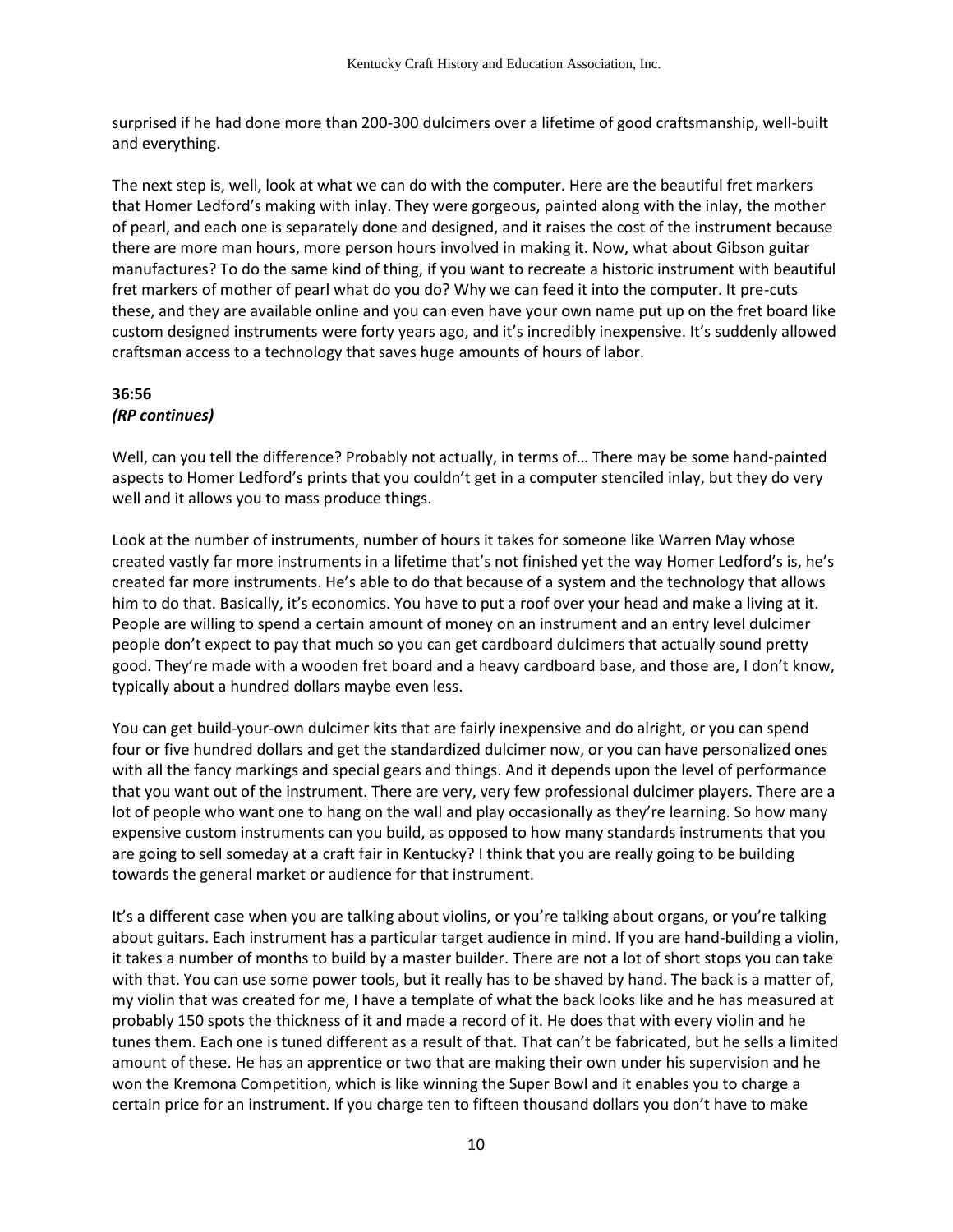that many instruments a year. If you are making a student model violin and you can only charge five hundred or a thousand dollars, then you've got to mass produce those, and it's gotten to the point where computers and mass technology and materials like carbon fiber are enabling us to make good instruments, very useable instruments, for a fraction of the price of a hand-crafted special custom instrument.

### **41:08**

**AF:** Do you think that most luthiers, when you think in terms of Kentucky, are actually making a living off of making instruments, or are they engaging in more wage labor and repair work and doing a number of economic activities?

**RP:** I don't think there's anyone that's making a living just out of being a luthier. Although, being a luthier also implies that you are repairing instruments and I don't know of one that wouldn't be repairing instruments as well. Some of them are also teaching music lessons, or working as a performer. Some of them are… I think pretty much repair is the other thing that you are going to be involved in. Particularly, there are string programs in the state, and this, I'm not going to say it's a cash cow, but it's a reliable income. If I were to have to have instruments in display cases awaiting the public to come in, if it's Art Mize in my private home, they aren't going to drop by a private home at the other end of town. Warren May, he may have some people dropping by just because he is in the town square in Berea in a shop that's very visible. Homer Ledford, you're never going to find your way to his store, his shop, unless you know where he lives. So you can't count on the drop by, but the school orchestra programs require instruments every year, and they have to have instruments repaired every year, and a bass is an expensive instrument to have repaired and so there's a built in market for a dependable pay check that's available to musicians who do that.

**AF:** But then, is there a geography to where these individuals are located? Because if they need to be closer to string programs….

**RP:** Of course, it's all about space and where you are and where the string programs are and how much competition there is. I would say typically violinist find the leading concert master and that sort, the violinist in town would not go anywhere in Lexington, even though there are some very fine repair violin sales places in town, they would typically go to Cincinnati or Chicago for their instruments. So, again it's a matter of what level of service you are talking about, the very finest, ones who are going to be in the large cities, members of the guild, as opposed to local makers who might be very, very skilled, but probably not at the level of Chicago.

**AF:** Well that's interesting to think about… If you are interested in doing this work that you are going to be very selective about, ok, well this is the sort of work that I can do, and how do I get close to individuals who will require my work, and then that automatically puts you somewhere in Lexington or puts you where an orchestra is actually located. So, how do luthiers then work in other portions of the state? If I want to work on instruments in Eastern Kentucky, what instruments would I be likely to focus on? Or what skillset would I?

#### **44:41**

**RP:** You are going to be working with string band instruments, and you'd have to learn something about working on banjos as well as fiddles. In Lexington you might have the same kind of mix, but a little less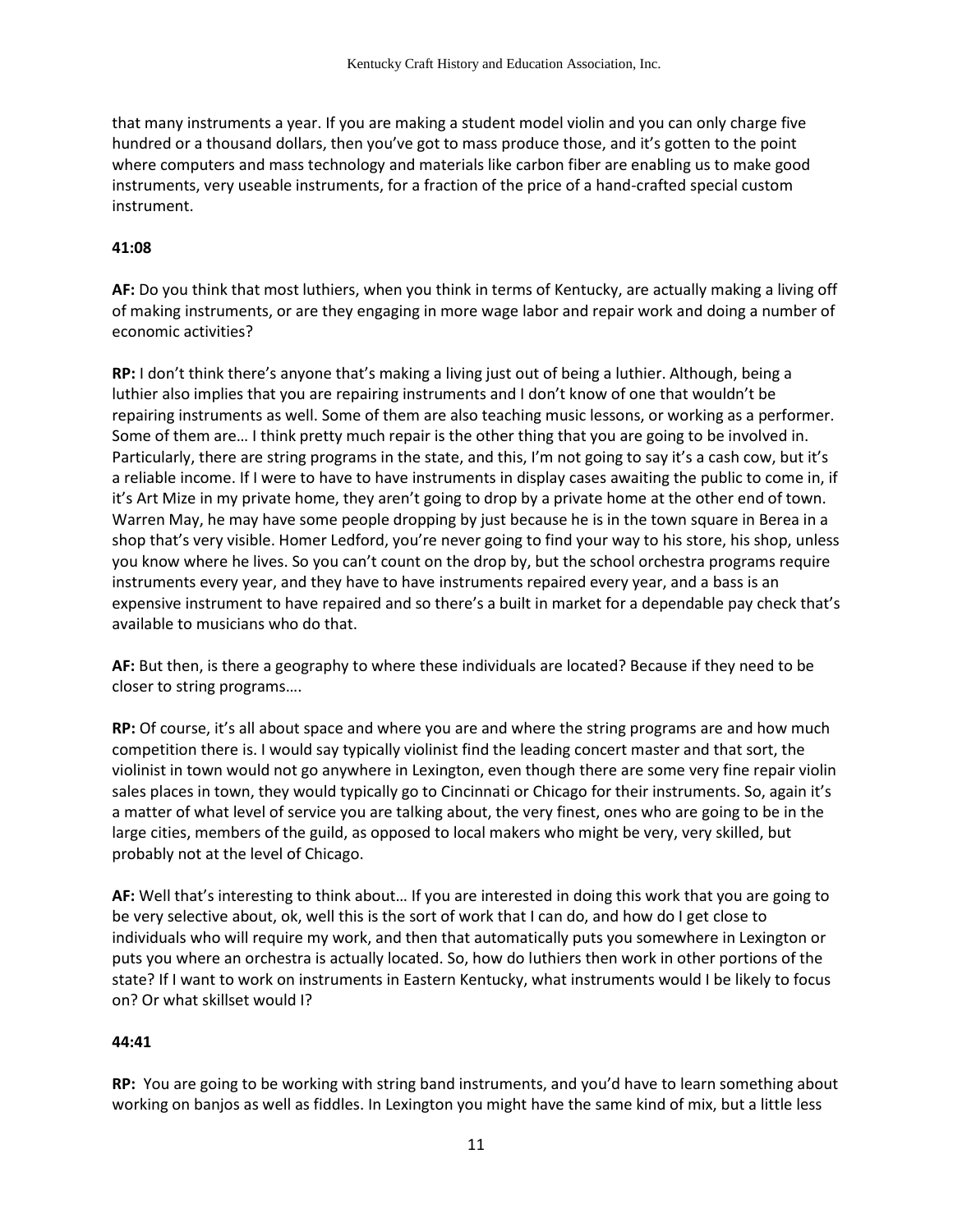so, and you don't have to extend… in East Kentucky you probably don't have to even have to be involved in band instruments. There aren't that many music stores in East Kentucky so if you are in a town the size of Prestonsburg or Pikeville you're going to have to be servicing wind band and marching band instruments, percussion instruments, in addition to string instruments. The string instruments you see will probably not be string orchestra because that's not where the state's orchestra programs are, but you will see traditional Bluegrass band musicians and Old Time musicians, so you'll have fiddle and banjo and guitar there. In this town it's large enough that you have stores that service basically the marching band and the wind band industry, and then other stores that are smaller that pretty much are more string oriented. So there is some differentiation there.

**AF:** Do you think that division exists between rural and city spaces in general. Orchestras tend to be more located in city spaces, or should I…

**RP:** I would have to say that it's dependent upon the particular state. For instance, there are states where orchestra programs are pretty widely found in rural spaces as well as urban spaces. Less true in Kentucky where we are much more marching band influenced. There are kind of two tracks, well three tracks, there is chorus, and then there's string orchestra programs, and then there's wind band programs and most of ours are chorus and wind band. The string programs tend to be clustered in Northern Kentucky and the fertile triangle of Frankfort, Lexington and Louisville. A little bit in Western Kentucky. We are much more about opry than opera.

#### **47:01**

**AF:** That's a good way to say it. Well then, thinking of the industry down the road, what are some of the challenges that producers, those engaging in repair and restoration work, what challenges do they face now and what might they face in the future? Can you think in terms of economic challenges, or social changes, or…?

**RP:** I would have to think that they're part of the same issue that's facing American jobs everywhere and that's outsourcing, and that's something that's already happened. If you look at the violin market for instance, rather than local makers for string instrument programs, Suzuki programs, they're all trying to use made instruments. It's much easier and less expensive and pretty good, well-made instruments coming from China and the cost of labor is so much less than what it is here.

On the other hand, they have to be repaired here. They can't be sent back to China. It's a specific level of instrument though, and this is true of not just violins. I tend to think that way because I'm a fiddler, but pianos have the same kinds of issues, that are coming from abroad, particularly Asia. You know, your Yamahas and all of that, a number of brands like that, as opposed to American-made brands which are very few left here. So that, I would say, is a challenge, and that's a challenge facing American industry in general, is the price of labor.

#### **48:50** *(RP continues)*

Demand for instruments, I would say in some ways a lot of music can be created electronically and can be done with synthesizers and simulating instruments. People are doing all kinds of really interesting online collaborations with music and creating it entirely with computers, and that takes the guitar out of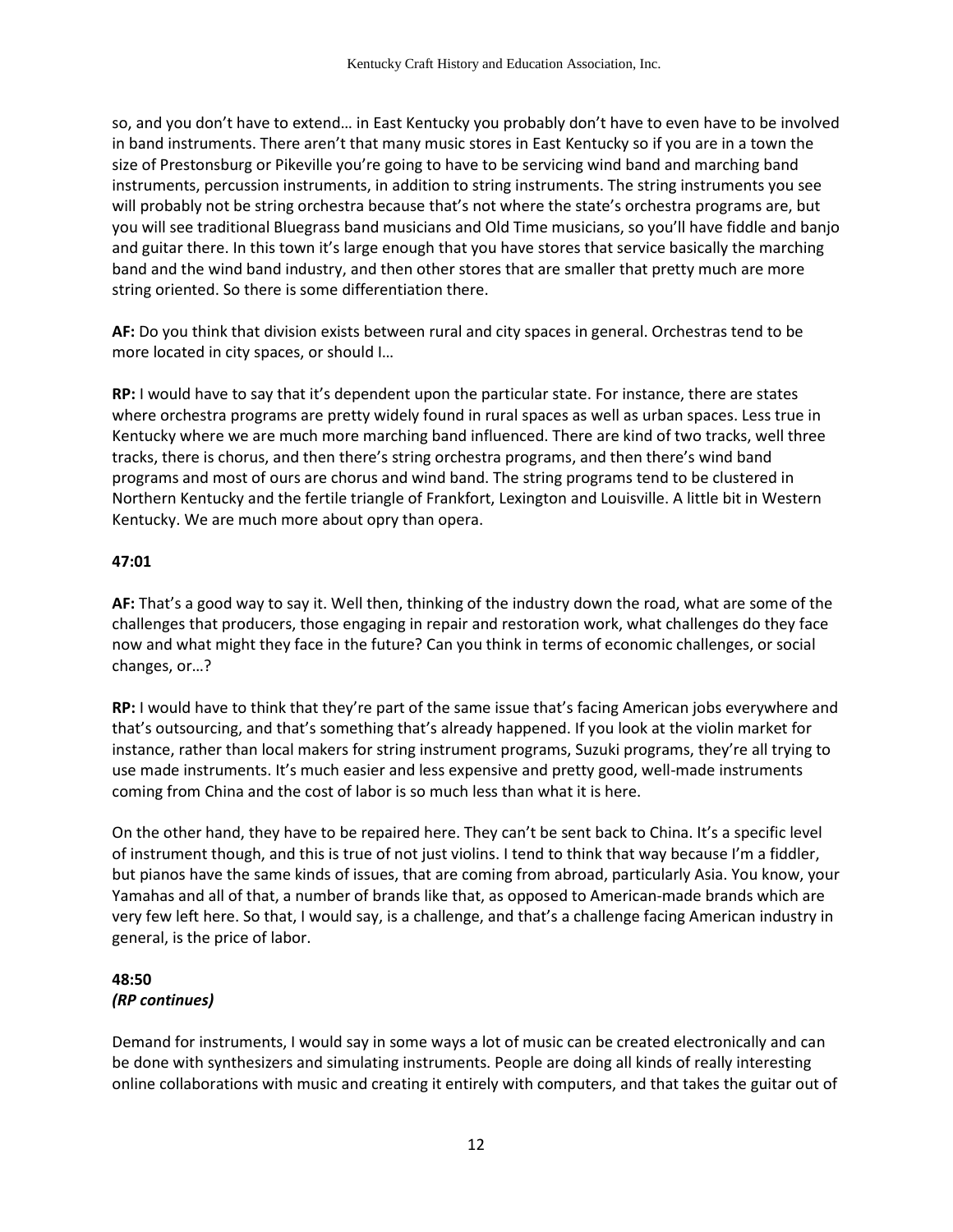the scenario, or the violin out of the scenario and lets you create "synthetic" kinds of music. So perhaps that's a challenge.

The other side of that is, because people spend so much time at computers and in isolation in a way there is nostalgia and a longing for human contact and retro-culture that's very cool. The same culture that's creating 33 1/3 LPs by alternative bands is creating opportunities for drum circles or playing traditional music. Lots of people are playing Bluegrass music because it's an opportunity to share music with other people. All of those require music instruments and playing music by hand with other people. So I think that's an important counterweight to the isolation of working at a computer and it gives people a social way of sharing music with one another.

And then there are the things that are in a state of perpetual motion. There are marching bands and concert bands in high school because it's built into the whole educational system, and orchestras. The educational system does not change quickly. And it's been in that mode for generations and generations. It remains to be seen if we are going to get rid of the wind band, marching band, pep band… It co-exists uneasily if you are at a basketball game or a football game, you're hearing the pep band or the marching band and they play a very important role in negotiating the chaos that's on the field. I mean, it provides a narrative theme. Thematically, it brings the alumni back into the presence of it puts the football band with the audience and with the alumni and so, the marching band, even though it's archaic, serves a very important function. But then they also have electronic music and sound reproduction. It could be a heavy metal tune that's playing at the same time, so they're being negotiated with one another.

**AF:** It seems like the safe thing to say is that the industry is always in flux in a way, but there will most likely always continue to be demand and there will be an audience and a need for instruments of some sort, which is a positive note, I think, just to recognize that that market will be there and even, I think, if computerization becomes more integrated in the production there will still be a market for hand-made.

**RP:** Yea, and the same technology that always looks as though it's going to kill something ends up being the technology that allows it to spread and transform itself. I'm just thinking, personally, here we are dealing with shape note singing. They were talking about that dying in the 19<sup>th</sup> century as a moribund tradition. There are more people doing it than ever before. Why is that? Well, it almost died because of the automobile using newly emerging technology, singing in individual places was being disrupted by migration patterns, people traveling, but that same technology – the car – allowed people to travel from one singing to the next, so it saved it and allowed it to flourish.

I would say that the electronic technology available on computers with GarageBand, or however you are creating sound, also allows you to record instruments and allows you to spread them and distribute them in a way that you could have never done before where you needed commercial recording studios and distribution networks of the bigger labels, now you can do it all independently, and you can record yourself playing dulcimer and put it on YouTube and thousands of people can see it. Your music, even a dulcimer which is a pretty archaic traditional instrument, has a place in the modern world and it gets used in all kinds of Pop manifestations. People are playing it like a guitar now. People electrify it. People create scalloped finger boards so you can bend notes with it. There are all kinds of adaptations that allow you to play it in Pop music and Rock music in various ways, and people are doing that and you can distribute yourself with the technology. So, I think we are looking at folklore in some ways. Folklore is looking at traditional ways of creating and preserving, when in reality we have to look at it as a butterfly, always in transition. You can't pin that butterfly. However pretty that Homer Ledford dulcimer is, and